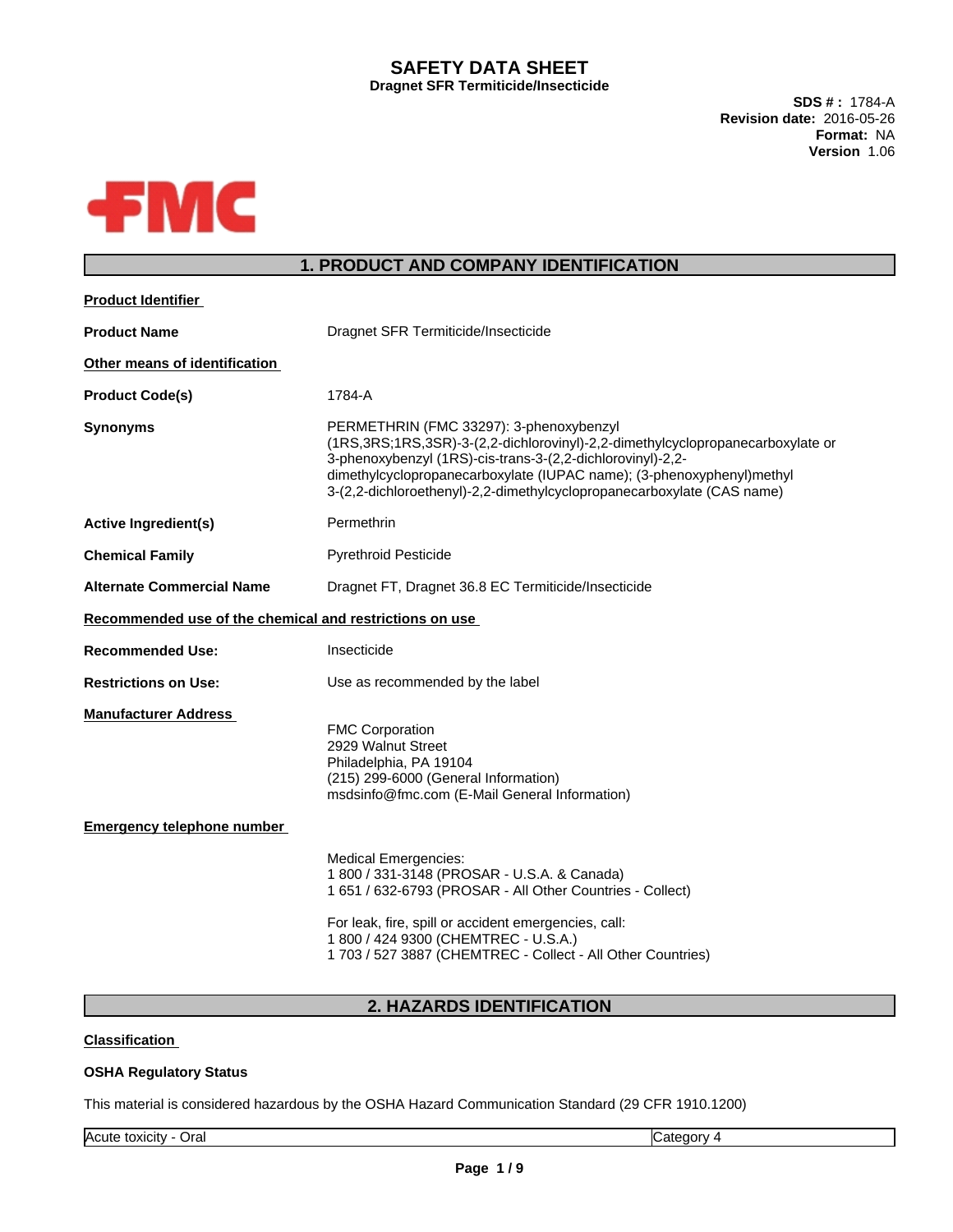|                                                    | VEISIVII LUU |
|----------------------------------------------------|--------------|
| Acute toxicity - Inhalation (Dusts/Mists)          | Category 4   |
| Skin sensitization                                 | Category 1B  |
| Specific target organ toxicity (single exposure)   | Category 2   |
| Specific target organ toxicity (repeated exposure) | Category 2   |
| Aspiration toxicity                                | Category     |

#### **GHS Label elements, including precautionary statements**

#### **EMERGENCY OVERVIEW**

| Danger |  |
|--------|--|
|--------|--|

#### **Hazard Statements**

H302 - Harmful if swallowed

- H304 May be fatal if swallowed and enters airways
- H317 May cause an allergic skin reaction
- H332 Harmful if inhaled
- H371 May cause damage to organs
- H373 May cause damage to organs through prolonged or repeated exposure



#### **Precautionary Statements - Prevention**

P264 - Wash face, hands and any exposed skin thoroughly after handling

- P270 Do not eat, drink or smoke when using this product
- P272 Contaminated work clothing should not be allowed out of the workplace
- P280 Wear protective gloves
- P260 Do not breathe dust/fume/gas/mist/vapors/spray

## **Precautionary Statements - Response**

P321 - Specific treatment (see .? on this label)

- P308 + P311 If exposed or concerned: Call a POISON CENTER or doctor
- P302 + P352 IF ON SKIN: Wash with plenty of water and soap
- P333 + P313 If skin irritation or rash occurs: Get medical advice/attention
- P363 Wash contaminated clothing before reuse
- P304 + P340 IF INHALED: Remove person to fresh air and keep comfortable for breathing
- P312 Call a POISON CENTER or doctor if you feel unwell
- P301 + P310 IF SWALLOWED: Immediately call a POISON CENTER or doctor
- P331 Do NOT induce vomiting
- P330 Rinse mouth

#### **Precautionary Statements - Storage**

P405 - Store locked up

#### **Precautionary Statements - Disposal**

P501 - Dispose of contents/container to an approved waste disposal plant

#### **Hazards not otherwise classified (HNOC)**

No hazards not otherwise classified were identified.

#### **Other Information**

Very toxic to aquatic life with long lasting effects. Causes mild skin irritation. May be harmful in contact with skin.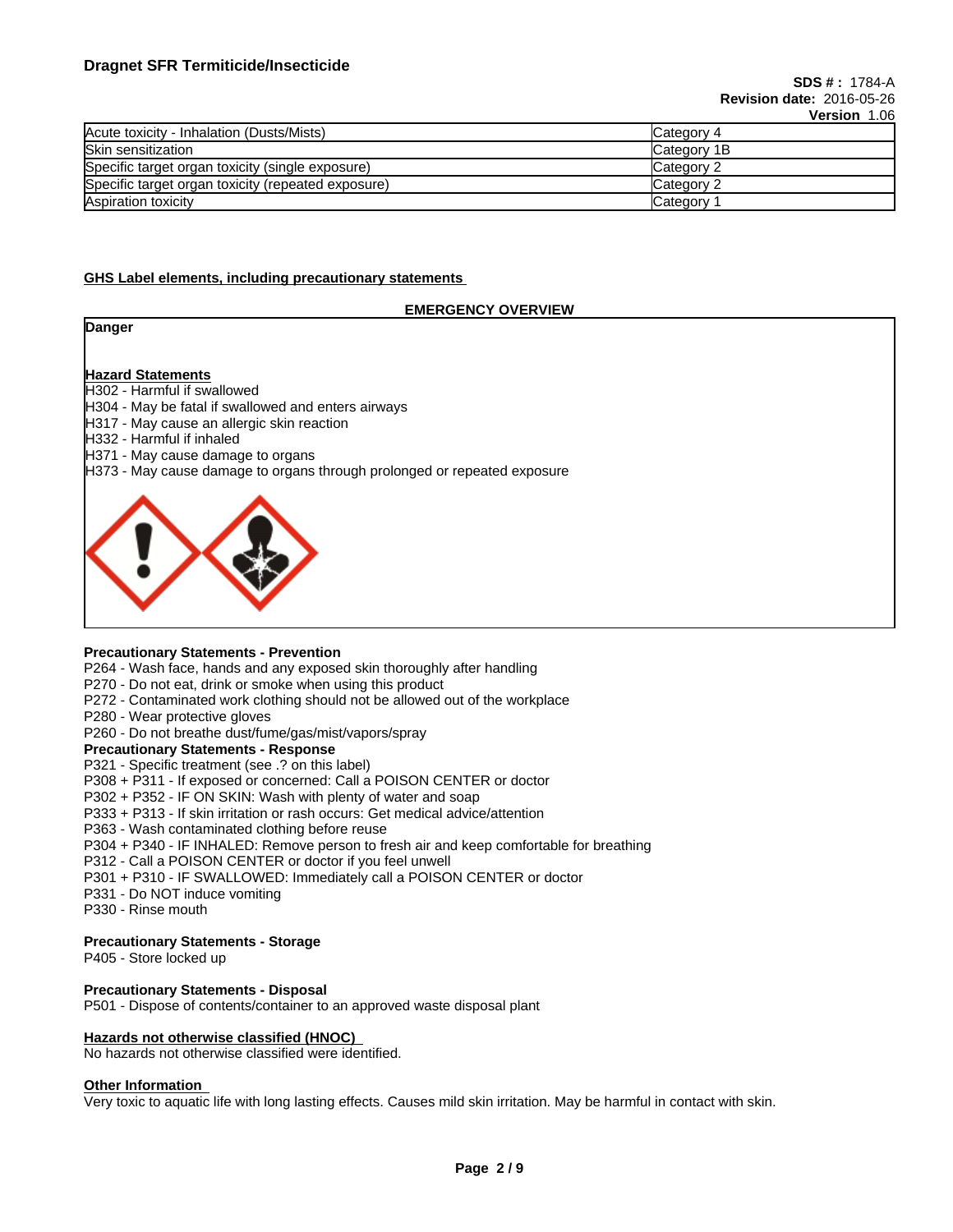## **3. COMPOSITION/INFORMATION ON INGREDIENTS**

**Chemical Family Pyrethroid Pesticide.** 

| <b>Chemical name</b>                            | <b>CAS-No</b> | Weight %  |
|-------------------------------------------------|---------------|-----------|
| Permethrin                                      | 52645-53-     | 36.8      |
| hvdrotreated light<br>distillates.<br>Petroleum | 64742-47-8    | $10 - 20$ |
| I'-Biphenyl, bis(1-methylethyl)-                | 69009-90-     | 20-30     |

Synonyms are provided in Section 1.

|                                                                                                            | <b>4. FIRST AID MEASURES</b>                                                                                                                                                                                                                                                                                                     |  |  |
|------------------------------------------------------------------------------------------------------------|----------------------------------------------------------------------------------------------------------------------------------------------------------------------------------------------------------------------------------------------------------------------------------------------------------------------------------|--|--|
| <b>Eye Contact</b>                                                                                         | Hold eyes open and rinse slowly and gently with water for 15 to 20 minutes. Remove<br>contact lenses, if present, after the first 5 minutes, then continue rinsing eye. Call a poison<br>control center or doctor for further treatment advice.                                                                                  |  |  |
| <b>Skin Contact</b>                                                                                        | Take off contaminated clothing. Rinse skin immediately with plenty of water for 15-20<br>minutes. Call a poison control center or doctor for further treatment advice.                                                                                                                                                           |  |  |
| <b>Inhalation</b>                                                                                          | Move to fresh air. If person is not breathing, call 911 (within the U.S. and Canada) or an<br>ambulance, then give artificial respiration, preferably mouth-to-mouth if possible. Call a<br>poison control center or doctor for further treatment advice.                                                                        |  |  |
| Ingestion                                                                                                  | Immediately call a poison control center or doctor Do not induce vomiting unless told to do<br>so by a poison control center or doctor Do not give any liquid to the person Do not give<br>anything by mouth to an unconscious person.                                                                                           |  |  |
| Most important symptoms and<br>effects, both acute and delayed                                             | Central nervous system effects.                                                                                                                                                                                                                                                                                                  |  |  |
| Indication of immediate medical<br>attention and special treatment<br>needed, if necessary                 | This product is a pyrethroid. If large amounts have been ingested, the stomach and<br>intestines should be evacuated. Treatment is symptomatic and supportive. Digestible fats,<br>oils, or alcohol may increase absorption and so should be avoided. Contains petroleum<br>distillate. Vomiting may cause aspiration pneumonia. |  |  |
|                                                                                                            | <b>5. FIRE-FIGHTING MEASURES</b>                                                                                                                                                                                                                                                                                                 |  |  |
| <b>Suitable Extinguishing Media</b>                                                                        | Foam. Carbon dioxide (CO <sub>2</sub> ). Dry chemical. Water spray or fog.                                                                                                                                                                                                                                                       |  |  |
| Specific Hazards Arising from the<br><b>Chemical</b>                                                       | Combustible liquid                                                                                                                                                                                                                                                                                                               |  |  |
| <b>Explosion data</b><br><b>Sensitivity to Mechanical Impact</b><br><b>Sensitivity to Static Discharge</b> | Not sensitive.<br>Not sensitive.                                                                                                                                                                                                                                                                                                 |  |  |
| Protective equipment and<br>precautions for firefighters                                                   | As in any fire, wear self-contained breathing apparatus and full protective gear. Isolate fire<br>area. Evaluate downwind.                                                                                                                                                                                                       |  |  |
|                                                                                                            | <b>6. ACCIDENTAL RELEASE MEASURES</b>                                                                                                                                                                                                                                                                                            |  |  |
| <b>Personal Precautions</b>                                                                                | Isolate and post spill area. Remove all sources of ignition. Wear suitable protective clothing,<br>gloves and eye/face protection. For personal protection see section 8.                                                                                                                                                        |  |  |
| Other                                                                                                      | For further clean-up instructions, call FMC Emergency Hotline number listed in Section 1<br>"Product and Company Identification" above.                                                                                                                                                                                          |  |  |
| <b>Environmental Precautions</b>                                                                           | See Section 12 for additional Ecological Information.                                                                                                                                                                                                                                                                            |  |  |
| <b>Methods for Containment</b>                                                                             | Dike to prevent runoff. Absorb with earth, sand or other non-combustible material and<br>transfer to containers for later disposal.                                                                                                                                                                                              |  |  |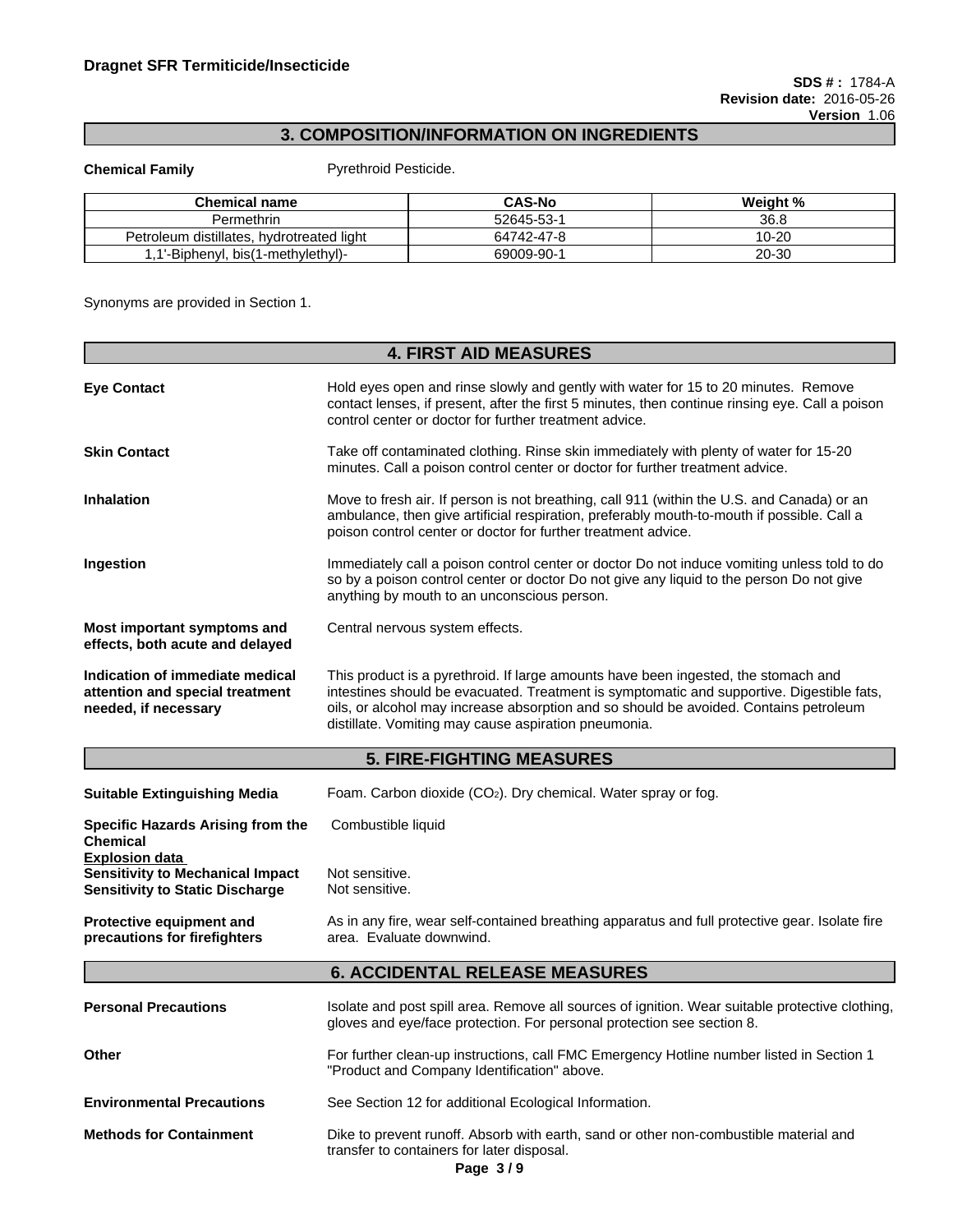**Methods for cleaning up** Clean and neutralize spill area, tools and equipment by washing with bleach water and soap. Absorb rinsate and add to the collected waste. Waste must be classified and labeled prior to recycling or disposal. Dispose of waste as indicated in Section 13.**7. HANDLING AND STORAGE** Handling **Handling** Do not contaminate other pesticides, fertilizers, water, food, or feed by storage or disposal. **Storage** Keep in a dry, cool and well-ventilated place. Keep away from open flames, hot surfaces and sources of ignition. Keep out of reach of children and animals. Keep/store only in original container. **Incompatible products** None known

## **8. EXPOSURE CONTROLS/PERSONAL PROTECTION**

#### **Control parameters**

| <b>Chemical name</b>   | <b>British Columbia</b>    | Quebec | <b>Ontario TWAEV</b> | Alberta |
|------------------------|----------------------------|--------|----------------------|---------|
| Petroleum distillates. | TWA: 200 mg/m <sup>3</sup> |        |                      |         |
| hydrotreated light     | Skin                       |        |                      |         |
| $(64742 - 47 - 8)$     |                            |        |                      |         |

#### **Appropriate engineering controls**

**Engineering measures** Apply technical measures to comply with the occupational exposure limits. Ensure adequate ventilation, especially in confined areas. When working in confined spaces (tanks, containers, etc.), ensure that there is a supply of air suitable for breathing and wear the recommended equipment.

#### **Individual protection measures, such as personal protective equipment**

| <b>Eye/Face Protection</b>      | If there is a potential for exposure to particles which could cause eye discomfort, wear<br>chemical goggles.                                                                                                                                                                                                              |
|---------------------------------|----------------------------------------------------------------------------------------------------------------------------------------------------------------------------------------------------------------------------------------------------------------------------------------------------------------------------|
| <b>Skin and Body Protection</b> | Wear long-sleeved shirt, long pants, socks, and shoes.                                                                                                                                                                                                                                                                     |
| <b>Hand Protection</b>          | Protective gloves                                                                                                                                                                                                                                                                                                          |
| <b>Respiratory Protection</b>   | If exposure limits are exceeded or irritation is experienced, NIOSH/MSHA approved<br>respiratory protection should be worn. Respiratory protection must be provided in<br>accordance with current local regulations.                                                                                                       |
| <b>Hygiene measures</b>         | Clean water should be available for washing in case of eye or skin contamination. Wash<br>skin prior to eating, drinking, chewing gum or using tobacco. Shower or bathe at the end of<br>working. Remove and wash contaminated clothing before re-use. Launder work clothing<br>separately from regular household laundry. |
| <b>General information</b>      | If the product is used in mixtures, it is recommended that you contact the appropriate<br>protective equipment suppliers.                                                                                                                                                                                                  |

## **9. PHYSICAL AND CHEMICAL PROPERTIES**

#### **Information on basic physical and chemical properties**

| Appearance            | Amber Liquid      |
|-----------------------|-------------------|
| <b>Physical State</b> | Liauid            |
| Color                 | Amber             |
| Odor                  | Faint hydrocarbon |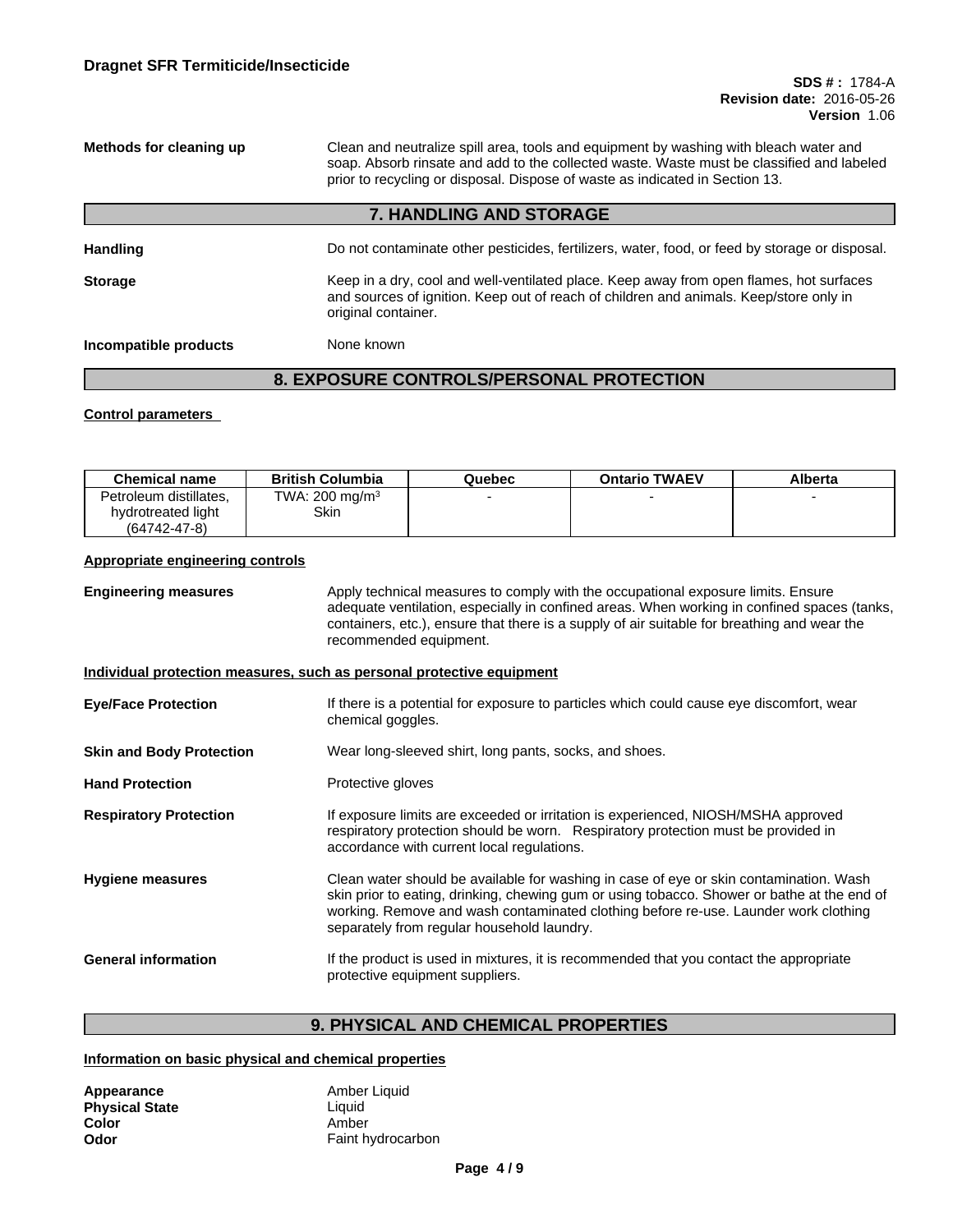### **Dragnet SFR Termiticide/Insecticide**

**SDS # :** 1784-A **Revision date:** 2016-05-26 **Version** 1.06

| Odor threshold<br>pН             | No information available<br>3.75   |
|----------------------------------|------------------------------------|
| Melting point/freezing point     | Not applicable                     |
| <b>Boiling Point/Range</b>       | No information available           |
| Flash point                      | 82.2 °C / 179.96 °F Tag Closed Cup |
| <b>Evaporation Rate</b>          | No information available           |
| Flammability (solid, gas)        | No information available           |
| Flammability Limit in Air        |                                    |
| <b>Upper flammability limit:</b> | No information available           |
| Lower flammability limit:        | No information available           |
| Vapor pressure                   | No information available           |
| Vapor density                    | No information available           |
| Density                          | $8.61$ lb/gal                      |
| Specific gravity                 | $1.033 \ @ 20^{\circ}C$            |
| Water solubility                 | Emulsifies                         |
| Solubility in other solvents     | No information available           |
| <b>Partition coefficient</b>     | No information available           |
| <b>Autoignition temperature</b>  | No information available           |
| <b>Decomposition temperature</b> | No information available           |
| Viscosity, kinematic             | No information available           |
| Viscosity, dynamic               | No information available           |
| <b>Explosive properties</b>      | No information available           |
| <b>Oxidizing properties</b>      | No information available           |
| Molecular weight                 | No information available           |
| Bulk density                     | No information available           |
|                                  |                                    |

### **10. STABILITY AND REACTIVITY**

| <b>Reactivity</b>                                                                                                                       | None under normal use conditions                                                                               |
|-----------------------------------------------------------------------------------------------------------------------------------------|----------------------------------------------------------------------------------------------------------------|
| <b>Chemical Stability</b><br><b>Possibility of Hazardous Reactions</b> None under normal processing.<br><b>Hazardous polymerization</b> | Stable under recommended storage conditions.<br>Hazardous polymerization does not occur.                       |
| <b>Conditions to avoid</b><br>Incompatible materials                                                                                    | Excessive heat, Extreme risk of explosion by shock, friction, fire or other sources of ignition<br>None known. |
|                                                                                                                                         | Hazardous Decomposition Products Chlorine, Hydrogen chloride, Carbon oxides (COx), Aldehydes.                  |

## **11. TOXICOLOGICAL INFORMATION**

#### **Product Information**

| LD50 Oral              | 998 mg/kg (rat)         |
|------------------------|-------------------------|
| <b>LD50 Dermal</b>     | $> 2000$ mg/kg (rabbit) |
| <b>LC50 Inhalation</b> | $> 4.3$ mg/L 4 hr (rat) |

#### **Serious eye damage/eye irritation** Mildly irritating. **Skin corrosion/irritation Moderately Sensitization**<br> **Sensitization** Sensitizer **Sensitization**

| <b>Chemical name</b>                                                        | LD50 Oral                                 | <b>LD50 Dermal</b>                                 | <b>LC50 Inhalation</b>              |
|-----------------------------------------------------------------------------|-------------------------------------------|----------------------------------------------------|-------------------------------------|
| Glyceral triacetate<br>(102-76-1)                                           | $=$ 3 g/kg (Rat)                          | $>$ 2000 mg/kg (Rabbit)                            | $> 1721$ mg/L (Rat) 4 h             |
| Permethrin<br>(52645-53-1)                                                  |                                           |                                                    | $> 0.69$ mg/L (Rat) 4 h             |
| Petroleum distillates,<br>hydrotreated light<br>$(64742 - 47 - 8)$          | $>$ 5000 mg/kg (Rat)                      | $>$ 2000 mg/kg (Rabbit)                            | $> 5.2$ mg/L (Rat) 4 h              |
| 2-methylpropan-1-ol<br>(78-83-1)                                            | $= 2460$ mg/kg (Rat)                      | $=$ 3400 mg/kg (Rabbit)                            | $> 6.5$ mg/L (Rat) 4 h              |
| Oxirane, methyl-, polymer with<br>oxirane, monobutyl ester<br>$(9038-95-3)$ | $= 12300 \mu L/kg$ (Rat) = 5 g/kg<br>Rat) | $= 14100 \mu L/kg$ (Rabbit) > 20<br>mL/kg (Rabbit) | $= 147$ mg/m <sup>3</sup> (Rat) 4 h |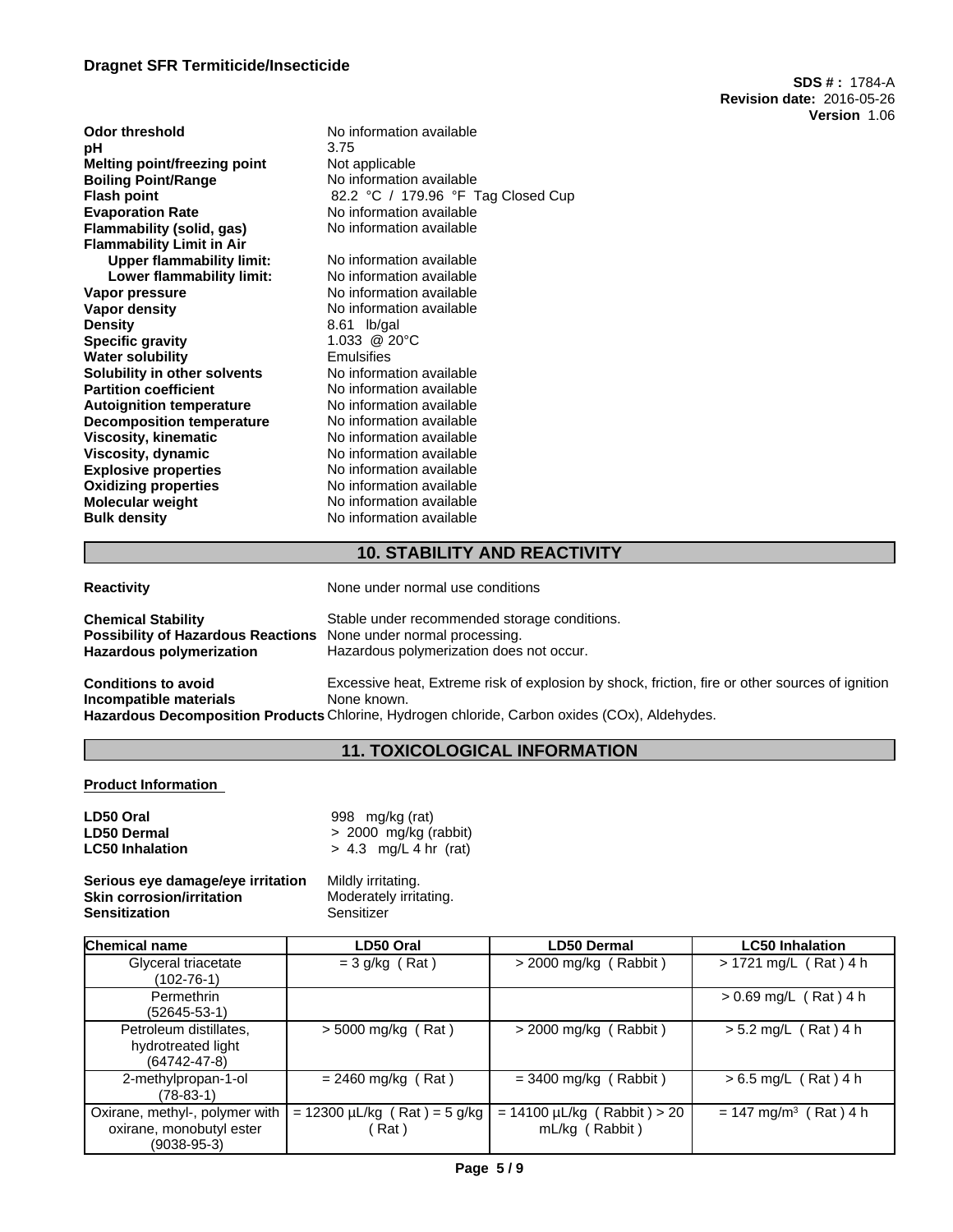### **Information on toxicological effects**

| <b>Symptoms</b>                 | Large toxic doses of the formulated product, administered by ingestion to animals,<br>produced central nervous system effects with symptoms that include hypersensitivity to<br>touch and sound, tremors, and clonic convulsions. Overexposure via inhalation produced<br>symptoms such as squinting eyes, irregular and rattling breathing, and ataxia. |
|---------------------------------|----------------------------------------------------------------------------------------------------------------------------------------------------------------------------------------------------------------------------------------------------------------------------------------------------------------------------------------------------------|
|                                 | Delayed and immediate effects as well as chronic effects from short and long-term exposure                                                                                                                                                                                                                                                               |
| <b>Chronic toxicity</b>         | Effects are expected to be similar to those that are seen with acute toxicity.                                                                                                                                                                                                                                                                           |
| <b>Mutagenicity</b>             | Permethrin: Not genotoxic in laboratory studies.                                                                                                                                                                                                                                                                                                         |
| Carcinogenicity                 | Permethrin: Evidence of tumors in mice but is not considered relevant to humans.                                                                                                                                                                                                                                                                         |
| <b>Neurological effects</b>     | Permethrin: Clinical signs of neurotoxicity include altered motor activity and FOB effects,<br>with no signs of histopathology.                                                                                                                                                                                                                          |
| <b>Reproductive toxicity</b>    | Permethrin: No toxicity to reproduction in animal studies.                                                                                                                                                                                                                                                                                               |
| <b>Developmental toxicity</b>   | Permethrin: Not teratogenic in animal studies.                                                                                                                                                                                                                                                                                                           |
| <b>STOT - single exposure</b>   | May cause damage to organs. See listed target organs below.                                                                                                                                                                                                                                                                                              |
| <b>STOT</b> - repeated exposure | May cause damage to organs through prolonged or repeated exposure. See listed target<br>organs below.                                                                                                                                                                                                                                                    |
| Target organ effects            | Permethrin: Central Nervous System (CNS).                                                                                                                                                                                                                                                                                                                |
| <b>Neurological effects</b>     | Permethrin: Clinical signs of neurotoxicity include altered motor activity and FOB effects,<br>with no signs of histopathology.                                                                                                                                                                                                                          |
| <b>Aspiration hazard</b>        | Potential for aspiration if swallowed.                                                                                                                                                                                                                                                                                                                   |

| <b>Chemical name</b> | <b>ACGIH</b> | <b>IARC</b> | NITO<br>. | OCD<br>שסט |
|----------------------|--------------|-------------|-----------|------------|
| Permethrin           |              | Group∶      |           |            |
| 52645-53-            |              |             |           |            |

#### **Legend:**

*IARC (International Agency for Research on Cancer) Group 3 - Not classifiable as to its carcinogenicity to humans*

## **12. ECOLOGICAL INFORMATION**

#### **Ecotoxicity**

| Permethrin (52645-53-1) |            |                |        |           |
|-------------------------|------------|----------------|--------|-----------|
| Active Ingredient(s)    | Duration   | <b>Species</b> | Value  | Units     |
| Permethrin              | 48 h EC50  | Crustacea      | 0.001  | mg/L      |
|                         | 72 h EC50  | Algae          | 0.0125 | mg/L      |
|                         | 96 h LC50  | Fish           | 0.79   | $\mu$ g/L |
|                         | 21 d NOEC  | Crustacea      | 0.039  | $\mu$ g/L |
|                         | 96 hr NOEC | Algae          | 0.9    | µg/L      |
|                         | 21 d NOEC  | Fish           | 0.3    | $\mu$ g/L |

| Persistence and degradability | Permethrin: Moderately persistent. Does not readily hydrolyze. Not readily biodegradable. |
|-------------------------------|-------------------------------------------------------------------------------------------|
| <b>Bioaccumulation</b>        | Permethrin: The substance has a potential for bioconcentration.                           |
| <b>Mobility</b>               | Permethrin: Immobile: Not expected to reach groundwater.                                  |
|                               | <b>13. DISPOSAL CONSIDERATIONS</b>                                                        |

| Waste disposal methods        | Pesticide wastes are toxic. Improper disposal of excess pesticide, spray mixture, or rinsate<br>is prohibited. If these wastes cannot be disposed of by use according to label instructions,<br>contact appropriate disposal authorities for quidance. |
|-------------------------------|--------------------------------------------------------------------------------------------------------------------------------------------------------------------------------------------------------------------------------------------------------|
| <b>Contaminated Packaging</b> | Containers must be disposed of in accordance with local, state and federal regulations.<br>Refer to the product label for container disposal instructions.                                                                                             |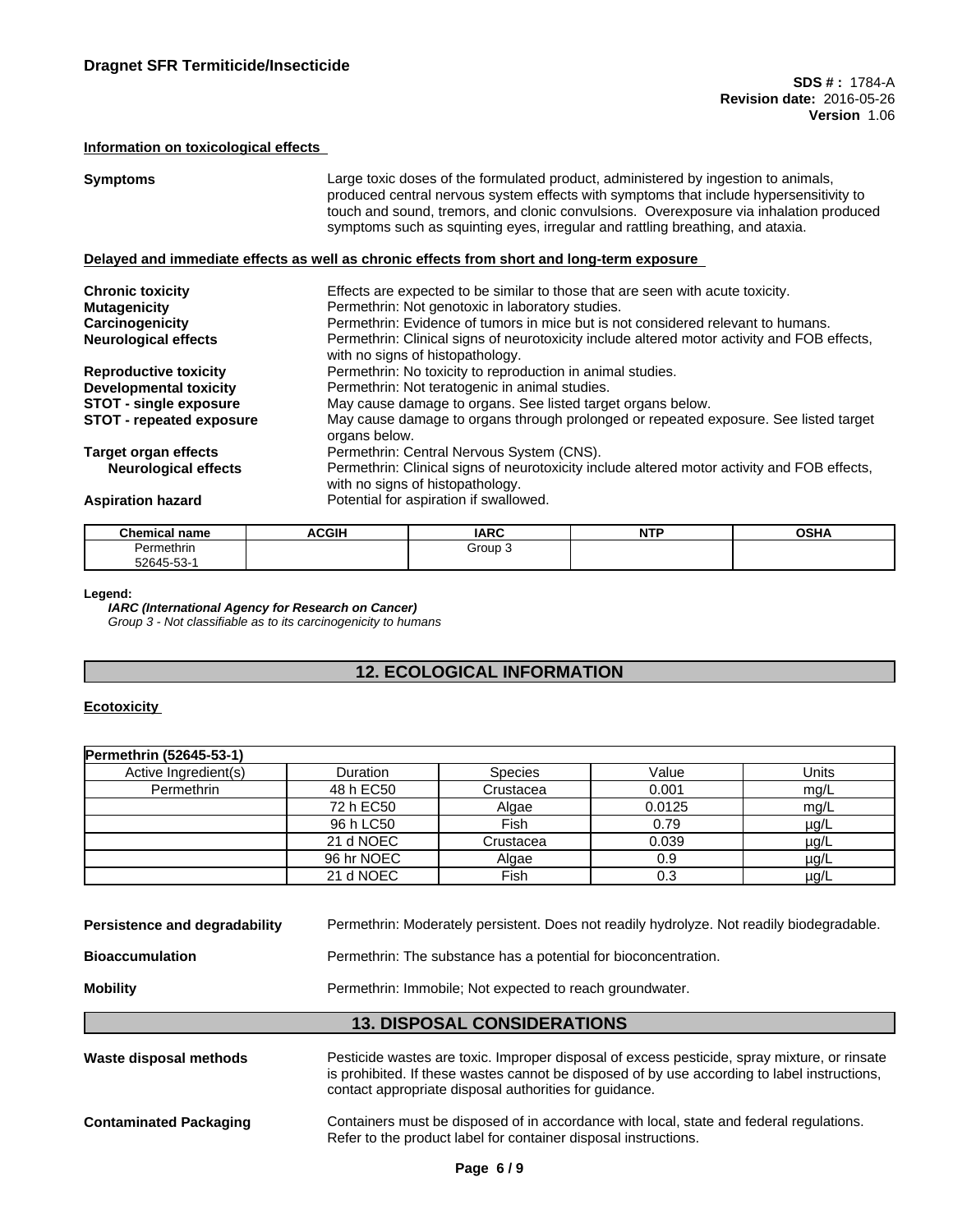| <b>Chemical name</b>          | <b>RCRA</b> | <b>RCRA</b><br>∶Listina<br>. Basis for '    | <b>\ - D Series Wastes</b><br>RCRA | <b>RCRA - U Series Wastes</b>     |
|-------------------------------|-------------|---------------------------------------------|------------------------------------|-----------------------------------|
| 2-methylpropan-1-ol<br>78-83- | U140        | Included in waste streams:<br>F039<br>F005. |                                    | . toxic waste<br>ignitable waste. |

### **14. TRANSPORT INFORMATION**

**DOT The classification below pertains to the shipment in bulk and non-bulk packaging: UN/ID no** NA1993 **Proper Shipping Name** Combustible liquid, n.o.s<br> **Hazard class** Combustible **Hazard class Packing Group Facking Group** III<br>Description **N Description** NA1993, Combustible liquid, n.o.s. (Aromatic hydrocarbons), III **TDG Classification below is only applicable when shipped by vessel and is not applicable when** shipped by road or rail only. **UN/ID no** UN3082 **Proper Shipping Name** Environmentally hazardous substance, liquid, n.o.s. **Hazard class** 9 **Packing Group III Marine Pollutant** Permethrin. **Description** UN3082, Environmentally hazardous substance, liquid, n.o.s. (permethrin), 9, PGIII, Marine Pollutant **ICAO/IATA UN/ID no** UN3082 **Proper Shipping Name** Environmentally hazardous substance, liquid, n.o.s. **Hazard class** 9 **Packing Group Facking Group** III<br>**Description** UI **Description** UN3082, Environmentally hazardous substance, liquid, n.o.s. (permethrin), 9, PGIII, Marine Pollutant **IMDG/IMO UN/ID no** UN3082 **Proper Shipping Name** Environmentally hazardous substance, liquid, n.o.s. **Hazard class** 9<br>**Packing Group** 111 **Packing Group F-A, S-F**<br>**EmS No.** F-A, S-F **EmS No. Marine Pollutant** Permethrin **Description** UN3082, Environmentally hazardous substance, liquid, n.o.s. (permethrin), 9, PGIII, Marine **Pollutant** 

## **15. REGULATORY INFORMATION**

## **U.S. Federal Regulations**

### **SARA 313**

Section 313 of Title III of the Superfund Amendments and Reauthorization Act of 1986 (SARA). This product contains a chemical or chemicals which are subject to the reporting requirements of the Act and Title 40 of the Code of Federal Regulations, Part 372:

| <b>Chemical name</b>     | <b>CAS-No</b>             | Weight % | <b>SARA</b><br>- 242<br><b>Threshold</b><br>Values % |
|--------------------------|---------------------------|----------|------------------------------------------------------|
| 52645-53-1<br>Permethrin | 52645-<br>$-53.4$<br>- JJ | 36.8     | .                                                    |

# **SARA 311/312 Hazard Categories**

| Acute health hazard               | Yes |
|-----------------------------------|-----|
| <b>Chronic health hazard</b>      | Yes |
| Fire hazard                       | Yes |
| Sudden release of pressure hazard | No  |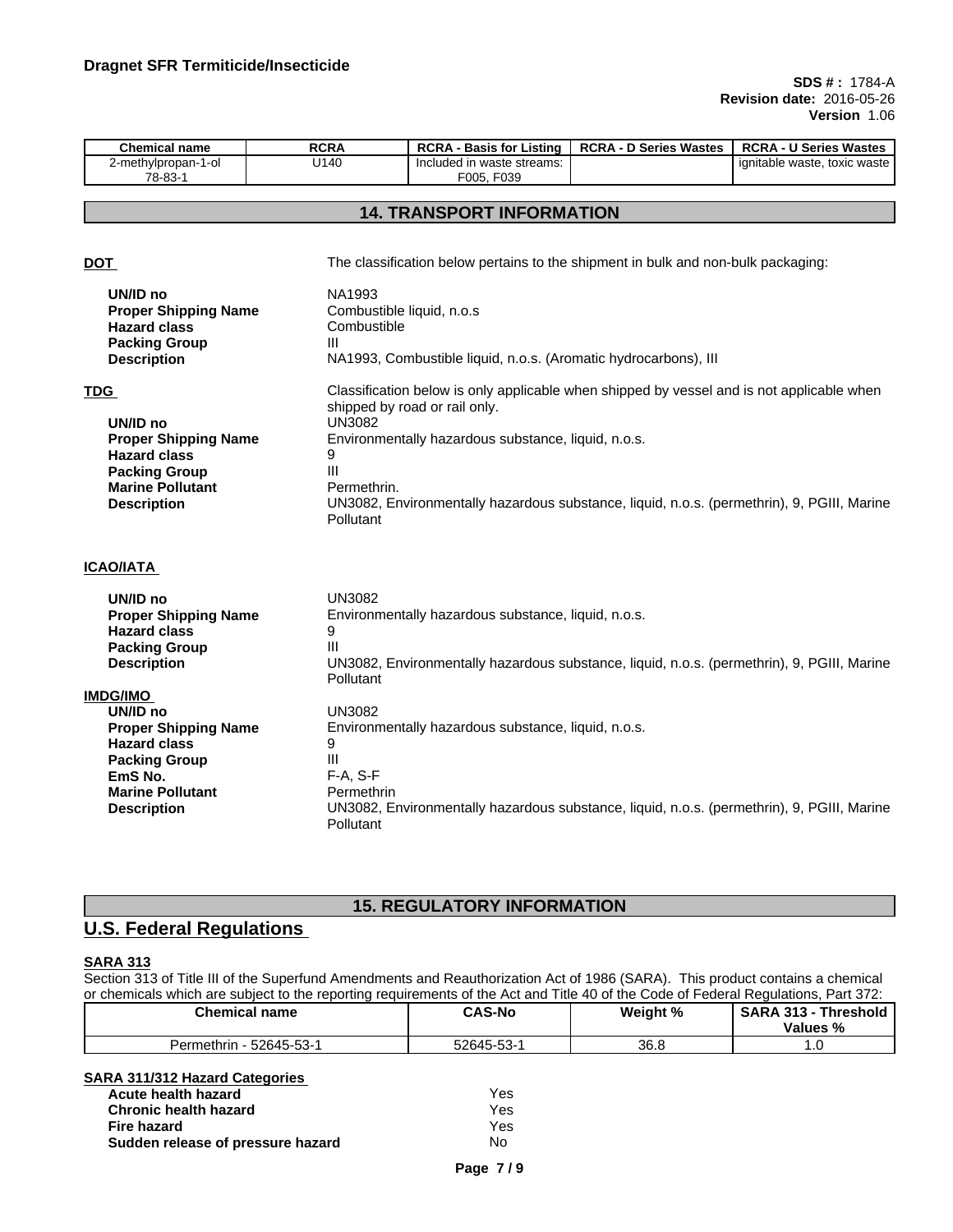#### **Reactive Hazard** No

## **Clean Water Act**

This product does not contain any substances regulated as pollutants pursuant to the Clean Water Act (40 CFR 122.21 and 40 CFR 122.42).

#### **CERCLA**

This material, as supplied, contains one or more substances regulated as a hazardous substance under the Comprehensive Environmental Response Compensation and Liability Act (CERCLA) (40 CFR 302):

| <b>Chemical name</b> | <b>Hazardous Substances RQs</b> | <b>Extremely Hazardous Substances</b><br>RQs |
|----------------------|---------------------------------|----------------------------------------------|
| 2-methylpropan-1-ol  | 5000 lb                         |                                              |
| 78-83-1              | 2270 kg                         |                                              |

*FIFRA Information*

This chemical is a pesticide product registered by the Environmental Protection Agency and is subject to certain labeling requirements under federal pesticide law. These requirements differ from the classification criteria and hazard information required for safety data sheets, and for workplace labels of non-pesticide chemicals. Following is the hazard information as *required on the pesticide label:*

*CAUTION*

Harmful if swallowed. Harmful if absorbed through the skin. Prolonged or frequent skin contact may cause allergic reactions in *some individuals.*

*This product is extremely toxic to fish and aquatic invertebrates.*

## **US State Regulations**

#### **California Proposition 65**

This product does not contain any Proposition 65 chemicals.

#### **U.S. State Right-to-Know Regulations**

| <b>Chemical name</b> | <b>New</b><br>Jersev | `nsvlvania<br>ыш |
|----------------------|----------------------|------------------|
| Permethrin           |                      |                  |
| $52645 - 53 - 1$     |                      |                  |

#### **International Inventories**

| <b>Chemical name</b>                                       | <b>TSCA</b><br>States) | <b>DSL</b><br>(United   (Canada) | <b>EINECS/ELINC</b><br>S (Europe) | <b>ENCS</b><br>(Japan) | China<br>(IECSC) | KECL (Korea) | <b>PICCS</b><br>(Philippines) | <b>AICS</b><br>(Australia) |
|------------------------------------------------------------|------------------------|----------------------------------|-----------------------------------|------------------------|------------------|--------------|-------------------------------|----------------------------|
| Permethrin<br>52645-53-1                                   |                        |                                  | X                                 | ∧                      |                  | x            |                               | $\checkmark$<br>⋏          |
| Petroleum distillates,<br>hydrotreated light<br>64742-47-8 | х                      |                                  | $\sim$                            |                        |                  |              |                               |                            |
| 1,1'-Biphenyl,<br>bis(1-methylethyl)-<br>69009-90-1        | х                      |                                  | х                                 |                        |                  |              |                               |                            |

**Mexico - Grade** Moderate risk, Grade 2

**WHMIS Hazard Class** D2B - Toxic materials